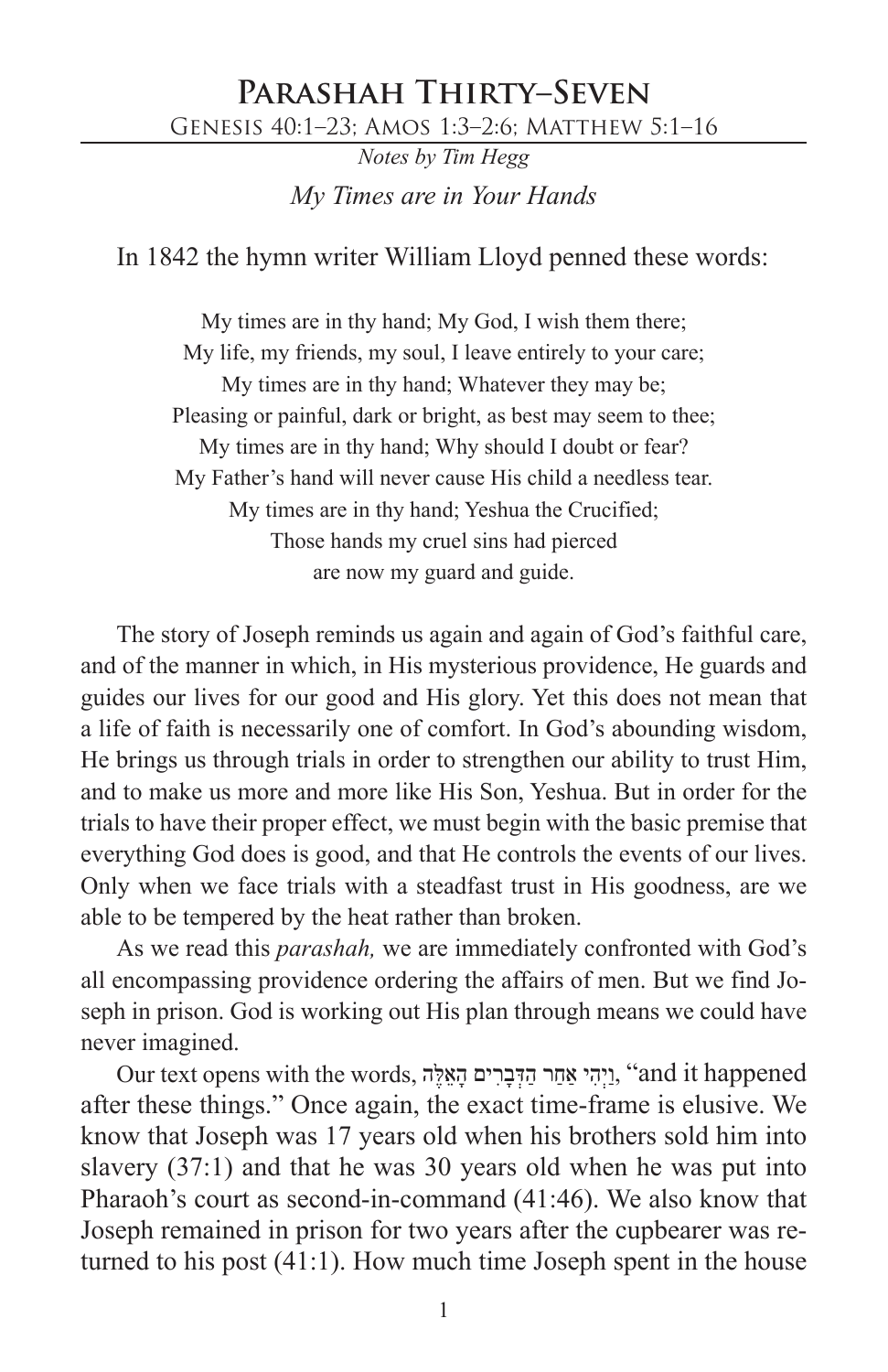of Potipher before being put into prison is not stated. So we have no sure calculation of how much time he spent in prison. We do know that it was more than two years, however, and we should most likely presume it was longer than that. It took some time for Joseph to prove himself to the chief jailer, and to be given a place of authority within the prison (39:21ff; 40:3–4). Moreover, the cupbearer and baker who were also confined in prison were there for "some time" (v. 4, ים ִמָי, literally "days"). The expression "days" can mean "a year." Note, e.g., that the "yearly sacrifice" is called ים ימים, "sacrifice of days" in 1Sam 1:21; (cf. 1Sam 2:19; 20:6; 27:7; Ex 13:10). Some of the Sages reckon that the cupbearer and baker were imprisoned a year before they had their dreams (cf. Rashi, Rashbam). So while our narrative compacts the story in terms of its chronology, we should remember that at this point Joseph has been in prison for a long time, at least for years.

Consider what might have been going through Joseph's mind, or what your thoughts might have been given a similar scenario. Incarcerated in a foreign prison on trumped up charges, it would be easy to grow bitter and angry. And given the fact that no end of this imprisonment was in sight, one would constantly have to fight the feelings of despair. Yet we have every sense that Joseph's trust in God was firm. Regardless of the lapse of time, he put his faith in the God who owns time, and orders all things to bring about His purpose. Our appreciation of Joseph's faith continues to grow!

Moses is writing this narrative with true artistry. The one called the "dreamer" by his brothers is now to be given the opportunity to interpret dreams. And though the prison is variously referred to as "(בֵּית הַסֹהֵר)," (the house of the captain of the bodyguard," "the jail (בֵית הַסֹהֵר), and "house (v. 14)," it is finally called a "dungeon," which is actually the Hebrew word for "pit" (בוֹרּ, *bor*), the same word used for the pit into which Joseph was thrown at the beginning of our story. Joseph describes his life as literally "in the pits." Moreover, the interpretation of the dreams also involves a clear play on words. The chief cupbearer would have his head "lifted up," meaning that he would be exalted (cf. Ps 3:3). Yet the addition of a prepositional phrase turns the same expression into disaster for the baker. The interpretation of his dream was that Pharaoh would "lift up your head *from you*," which is an entirely different matter!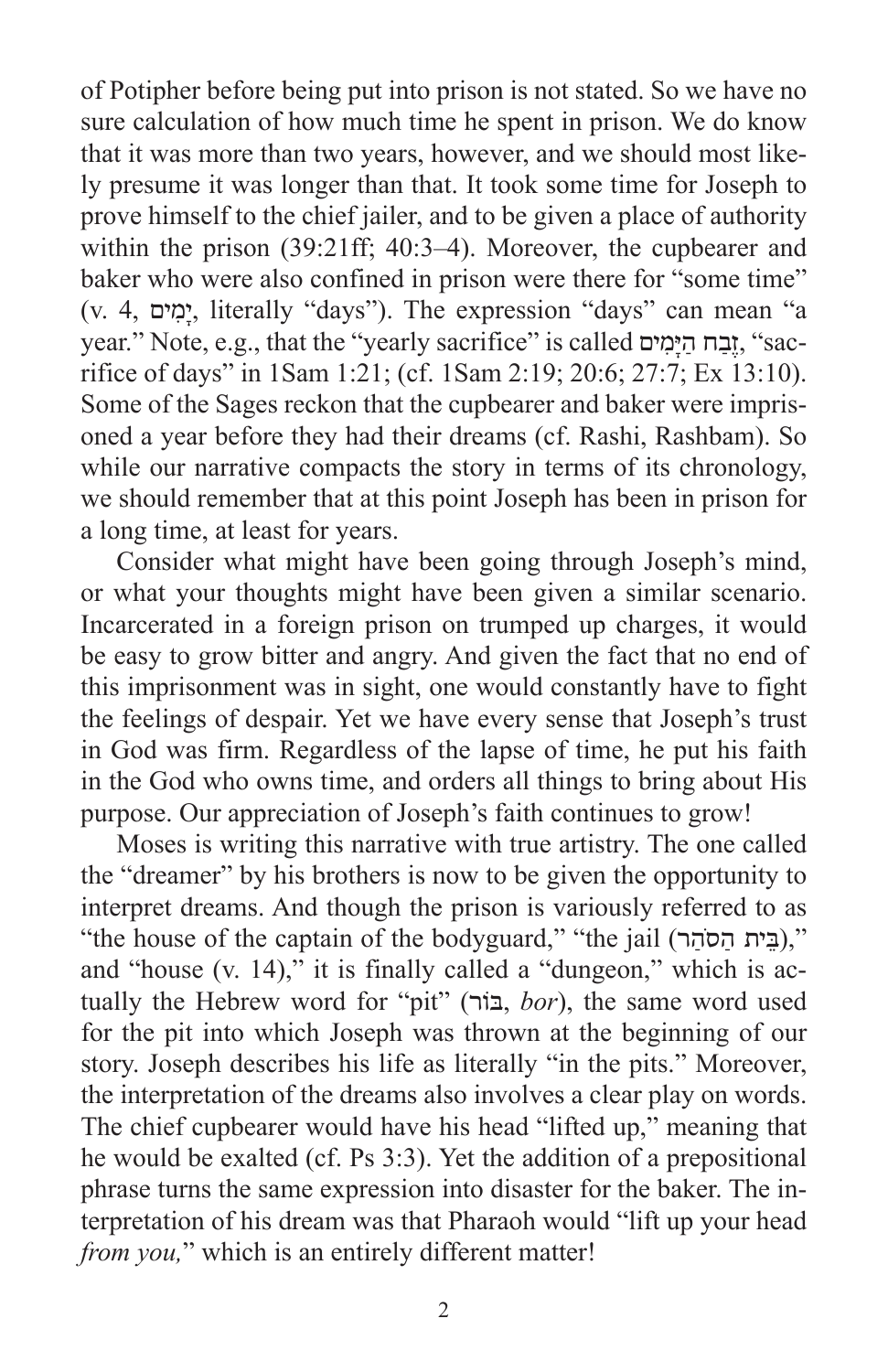In fact, the whole story of Joseph involves the issue of exultation, but not as one would imagine. Before Joseph is exulted, he is first humiliated and taken through years of hardship. Yet God is with him at each step of the way, and He is with him in the Egyptian prison he called a "pit."

Our story is well known: while Joseph is in prison, the royal cupbearer and baker "sinned" against Pharaoh. That terminology itself reminds us that in the Egyptian culture, the Pharaoh was considered a deity. In a sense, the cupbearer and baker poked their finger in the eye of their god. What did they do? No one knows, but one could guess that a particular meal was not up to the Pharaoh's standards. One could further speculate that the Pharaoh may have become ill after eating, and he may have thought that an attempted assassination was carried out by those who served the food. Perhaps later he found out that the culprit was the baker, and not the cupbearer.

Nonetheless, the two were put in prison with Joseph, and "some time" later, they both had dreams. Here, again, Moses is showing us that God is in control: the dreams are clearly of divine origin, because they foretell the future, and they do so accurately. Moreover, since there were two individuals from Pharaoh's court, the matter of the dreams and their interpretation could never be viewed as coincidental. Both the dreams themselves, and Joseph's ability to properly interpret them, were clearly seen as coming from God. "In the mouths of two or three a matter is confirmed" (Deut 19:15).

Typical of dreams recorded in the biblical record, both the cupbearer and the baker have dreams that involve numbers. The cupbearer saw a vine with three branches that produced good grapes. He took the grapes, squeezed them into Pharaoh's cup, and put it into his hand. The baker likewise saw three baskets of "white bread" upon his head (חֹל*י*, *choli*, is only used here, and describes bread made of wheat flour rather than of barley or other grains). The top basket contained other baked foods as well. In addition, the birds were eating food from the top basket.

So they come to Joseph for an interpretation. Why they thought Joseph could help them in this matter is not clear, but perhaps they recognized him as a spiritual man. Joseph's reply when asked to interpret the cupbearer's dream is interesting (v. 8), "Do not interpretations belong to God? Tell me your dream." At first it appears that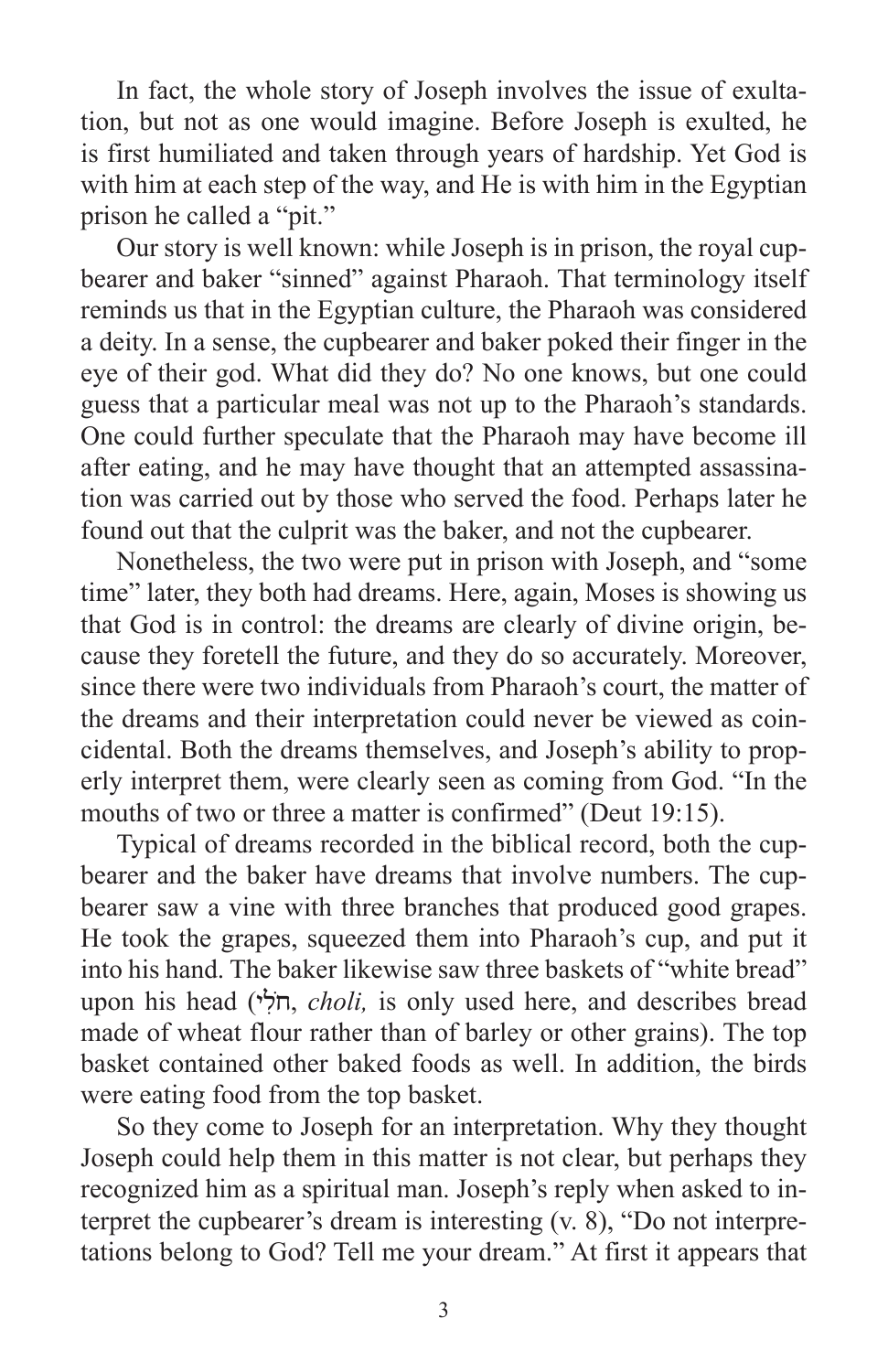the phrase "do not interpretations belong to God" is meant as "who do you think I am, to interpret dreams—only God can do that!" But when it is immediately followed up with "tell me your dream," we get another sense: Joseph, being the only one in the prison who knew the true God, was therefore the only one able to offer an interpretation.

The interpretation of the dreams is favorable to the cupbearer, but disastrous to the baker. The cupbearer would be restored in three days, but the baker would be hung and the birds would eat his flesh. Once again, we are not privy to what was going on in Pharaoh's court, we only see the results: one official is restored, and another rejected. But what we know for sure is that Joseph's God is in control!

Joseph, having realized through the cupbearer's dream that he would be restored in favor to Pharaoh, asked a simple request (v. 14): "Only keep me in mind when it goes well with you, and please do me a kindness (**דסד,** *chesed*) by mentioning (זכר, *zachar*, "to remember") me to Pharaoh and get me out of this house." Joseph's willingness to help interpret the cupbearer's dream deserved a kindness in return. The use of *chesed* and the verb *zachar* cast the request in covenant language. We never hear if the cupbearer agrees, but it wouldn't have mattered: he forgets Joseph after returning to Pharaoh's court. Yet the language of v. 23 is interesting because it appears redundant: "Yet the chief cupbearer did not remember Joseph, but forgot him." Why does it add "but forgot him" when it was already stated that he "did not remember Joseph?" The answer is most likely that the cupbearer did not forget Joseph in the sense of neglect, but rather in the sense of not honoring a covenant. The cupbearer makes a conscious choice *not to mention* Joseph to Pharaoh. Perhaps he felt his newly reinstated position was still too tenuous for him to ask favors of his Master—he didn't want to bring up anything that had to do with his former prison term!

But more than that, God intends that Joseph would have a faceto-face meeting with the Pharaoh himself—no go-betweens. The position that Joseph would occupy, and which would be necessary in order both to save the lives of his father and family, as well as bring them eventually to Egypt, would require an event in which Pharaoh himself would become beholden to Joseph. And we know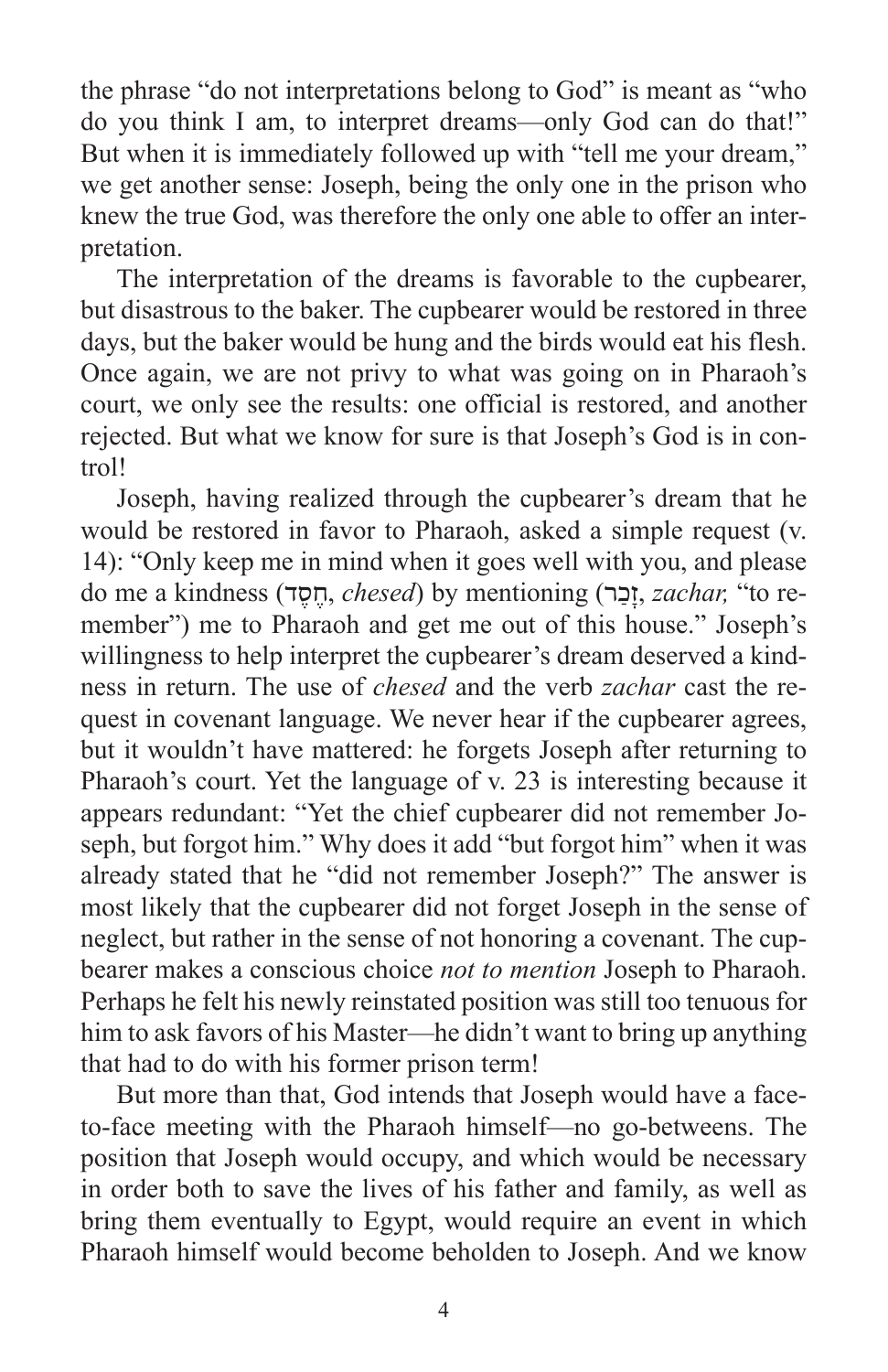that event would also involve a dream.

Interestingly, though Joseph was able to interpret the dreams of others, God had not yet given him knowledge of what his immediate future would hold. He hopes that the cupbearer would be his ticket out of the Egyptian "pit." And one could imagine that he waited anxiously for days and days after the cupbearer was reinstated. But finally, Joseph no doubt realized that the cupbearer would not help him—the next chapter begins, "Now after two full years...." Rejected and sold by his brothers, framed by his master's wife, and now forgotten by the cupbearer—we can only imagine how Joseph might have felt. Still, we may also imagine that Joseph relied yet again upon the God he could not see, but Who was nonetheless with him.

The *haftarah* portion of the prophets attached to this *parashah* in the triennial cycle includes the woe oracles of the prophet Amos. To his prophetic oracle of judgment against Damascus, Gaza, Tyre, Ammon, and Moab are added similar oracles against Judah and Israel. It is the oracle against Israel that ties it to our portion: "Thus says the LORD, 'For three transgressions of Israel and for four I will not revoke its punishment, because they sell the righteous for money and the needy for a pair of sandals" (Amos 2:6). The sin of greed and selfishness, demonstrated in Joseph's brothers, carried on from generation to generation, eventually characterized the nation in the day Amos (760 BCE).

When Amos charges Israel with "selling the righteous for money," he is speaking of bribing judges. Those who are supposed to be "righteous" and establish righteousness in the land, are bought and sold through the bribes of the wicked. Yet the wording itself reminded the Sages of Joseph: the righteous one is sold for money.

The connection to the Apostolic portion chosen for this *parashah* is also clear: "Blessed are those who have been persecuted for the sake of righteousness, for theirs is the kingdom of heaven." Surely Joseph was persecuted for being righteous, and so he presents to us an example to follow.

That, of course, is the application of this *parashah.* How would we have fared in Joseph's circumstances? Would we have continued to foster a growing trust in God and His goodness in spite of the fact that the circumstances in which we found ourselves looked very grim? The trials we face in life offer us the same opportunity as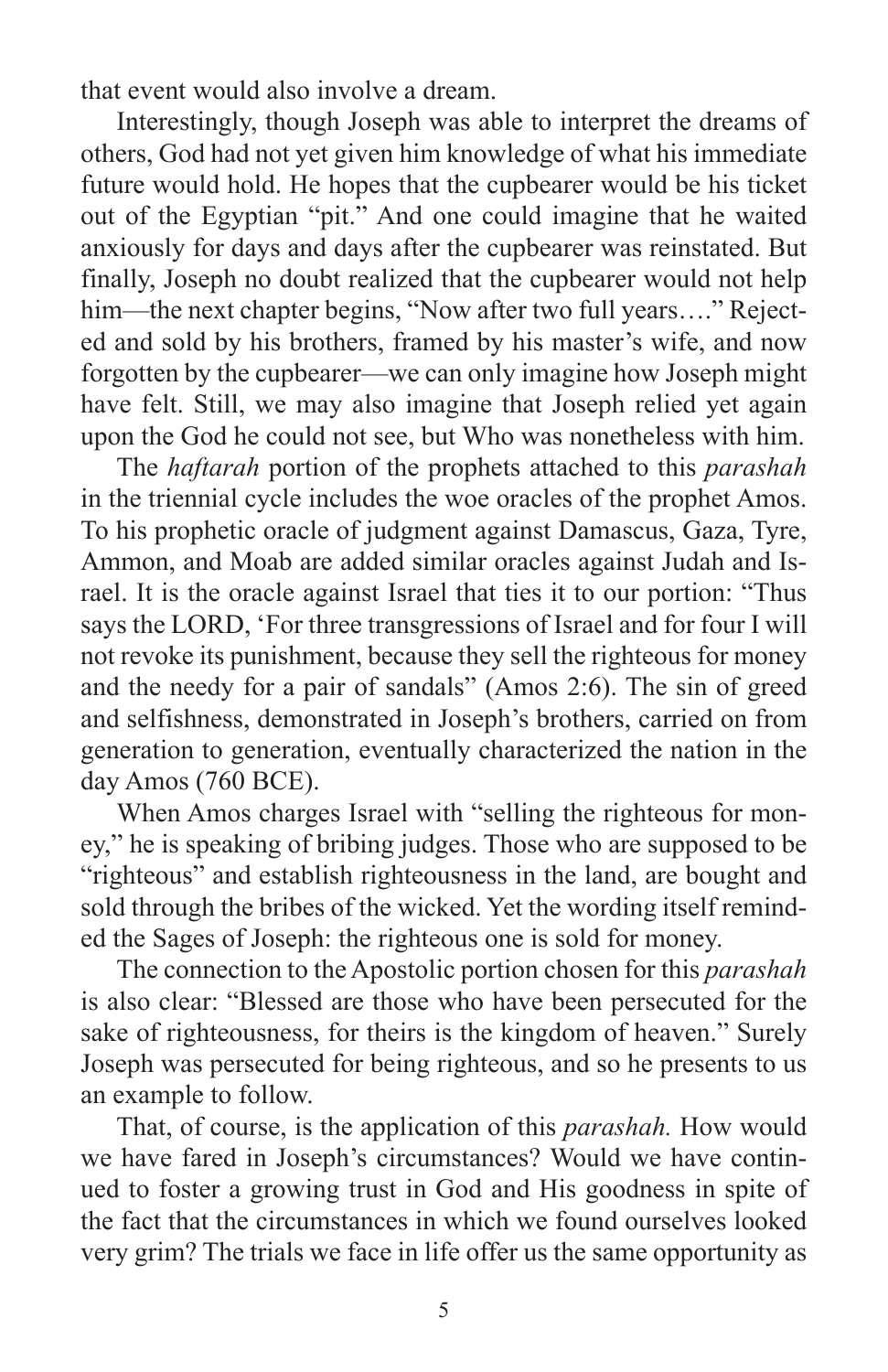Joseph had, to live out what we know to be true of God.

Adonai, You who gives meaning to the strivings of men, attune our hearts for communion with You. How often, when everything else fails us, do we yearn for You. In the stillness of the night, in the press of the crowd, in the agony of inner conflict, we bow our heads, and know that You are with us and we are at peace. We know not, O God, whether the gifts for which we ask are for our good, whether our trials and tribulations may not be blessings in disguise, whether even the fragment of our shattered hopes and love may not minister to the upbuilding of other lives and the fulfillment of Your unfathomable plan. So we do not pray unto You to make our lives easy, to give us happiness without alloy. Rather do we pray You to aid us to be uncomplaining and unafraid. Teach us to face life with faith and courage that we may see the blessings hidden away even in its discords and struggles. Help us to wrest victory from the discipline of pain. May we realize that life calls us not merely to enjoy the fatness of the earth but to exult in the heights attained after the toil of climbing. Thus will our darkness be illumined by Your light and our weakness made strong by Your strength, lifting us above fear and defeat, and sustaining our steps with an immortal hope. Praised are You, Adonai our God, the stay and trust of all who have been saved by His grace through faith in Yeshua the Messiah.

(adapted from *The Union Prayerbook,* p. 335)

----------------------------------------

Some additional notes on the Hebrew text of the *parashah*:

v. 3 - שׂר הַטּבְּחִים – "captain of the bodyguard." The verb שַבַּח וּים "to slaughter," and usually in the sense of "slaughter an animal for food." The verb thus also came to mean "to cook." In this case, however, the word most likely means "to execute" (i.e., to slaughter a person) and it may be that the prison or dungeon into which Joseph was placed was a holding place for those who were sentenced to be executed.

v. 4 - ם ָתֹא ת ֶר ָשׁ ְיַו" – and he [Joseph] took care of them" – the verb ת ַר ָשׁ usually means "to minister to someone," "to serve" and is most often used in connection with the service of the priests in the Tabernacle/Temple. Its use here would indicate that Joseph did more than simply watch over the cupbearer and baker. He served them by attending to their needs, and this is a narrative marker that foreshadows Joseph's primary service to them by means of interpreting their dreams.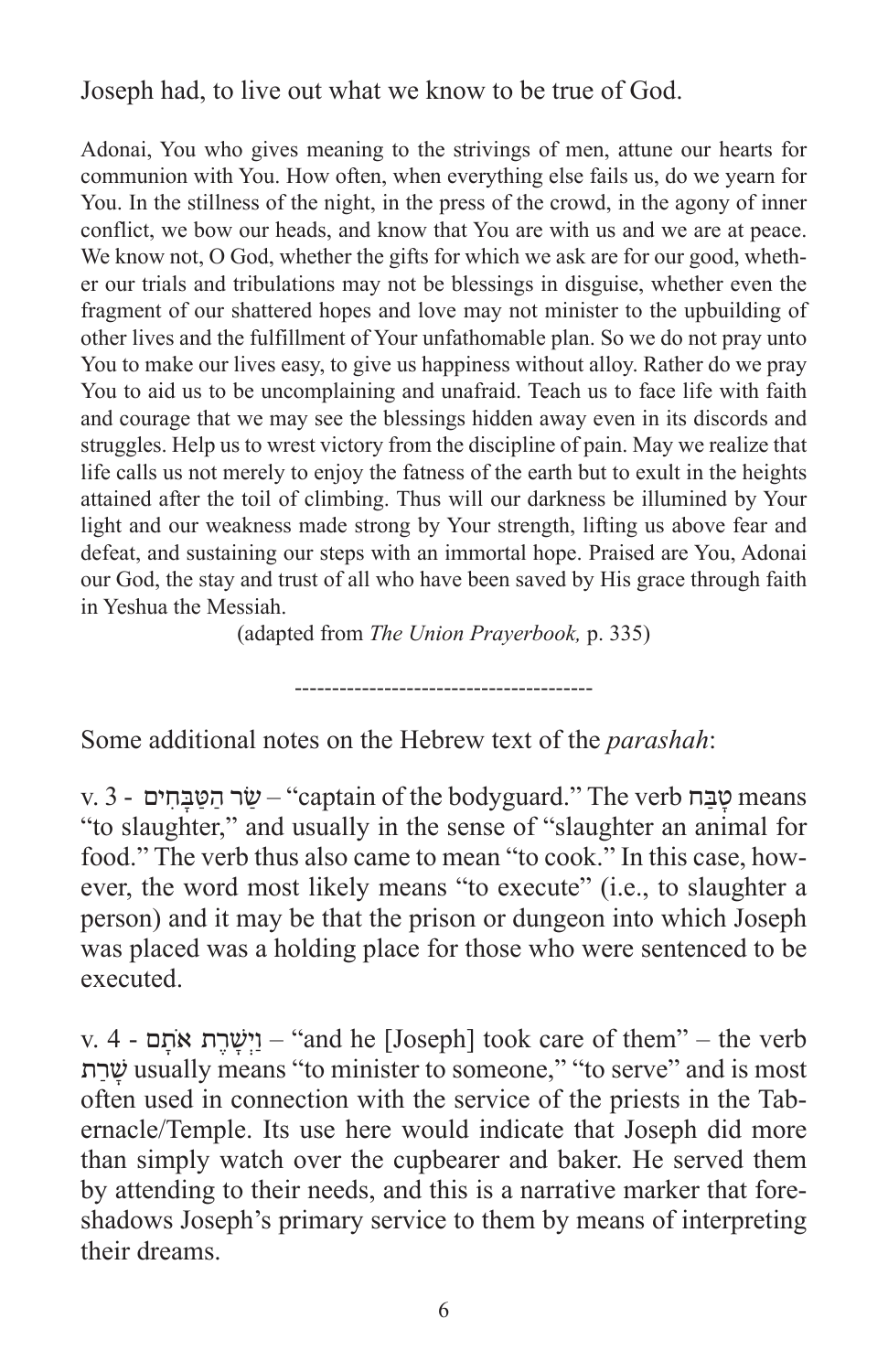$\alpha$ is זעף  $-$  1 והנם זֹעַפִּים – "behold, they were dejected." The verb זעף found only here and in Dan 1:10.

ע פְּנֵיכֶם רַעְים הַיּׂוֹם – "Why are your faces so sad today?" Here is a good illustration of the wide meaning of  $y$ , usually understood as "evil" or "bad." But the word does not necessarily connote moral or ethical failure. Joseph's question is akin to our English "what's wrong?"

use <u>יה</u>ַשִׁיבְדָּ עַל־כַּנֵּדִּ – "and restore you to your office." The use of )ךֶָנּ ַכּ )ן ֵכּ, here translated as "your office" would be more literally "your place," where the root כן is cognate to וֹכוּ, "to establish" or "to be set in place." Note Arabic *makan*, "place, position, rank."

v. 15 – פִי־גְנִב גְּנָבְתִּי מֶאֶרֶץ הַעָבְרִים (for surely I was kidnapped from the land of the Hebrews" – The use of גַנָּב, which means "to steal," here clearly denotes kidnapping, and it was on the basis of texts such as this (cf. also Ex 21:16; 22:11; Deut 24:7) that the Sages interpreted this verb in the Ten Words also to denote kidnapping, particularly since it is grouped among those offenses that draw the death penalty (murder and adultery). Here we may also derive an extension of the commandment forbidding kidnapping, for though the traveling merchants purchased Joseph from his brothers as a slave, they acquired "stolen" property since the brothers had no right to sell Joseph. As such, the merchants are guilty of kidnapping, for they are complicit in the illegal activity. A further extension: purchasing items known to have been stolen is one and the same with the theft itself.

בּוֹר (Here, בֹור – "that they put me in the pit" – Here, בּוֹר מּוֹ יוּ בַּבּוֹר the prison or "dungeon" in which Joseph has been cast, but the word itself is used in the narrative to tie this event back to the initial "pit" into which Joseph's brothers threw him. In a narrative sense, his brothers are also culpable for his current incarceration.

v. 16 – י ִרֹח" – white bread," found only here in the Tanach. The Arabic *chuwwara* means "white," and the term has been found in Egyptian Aramaic texts. This was probably bread made from sifted wheat flour, cf. Hebrew ת ֶלֹס.